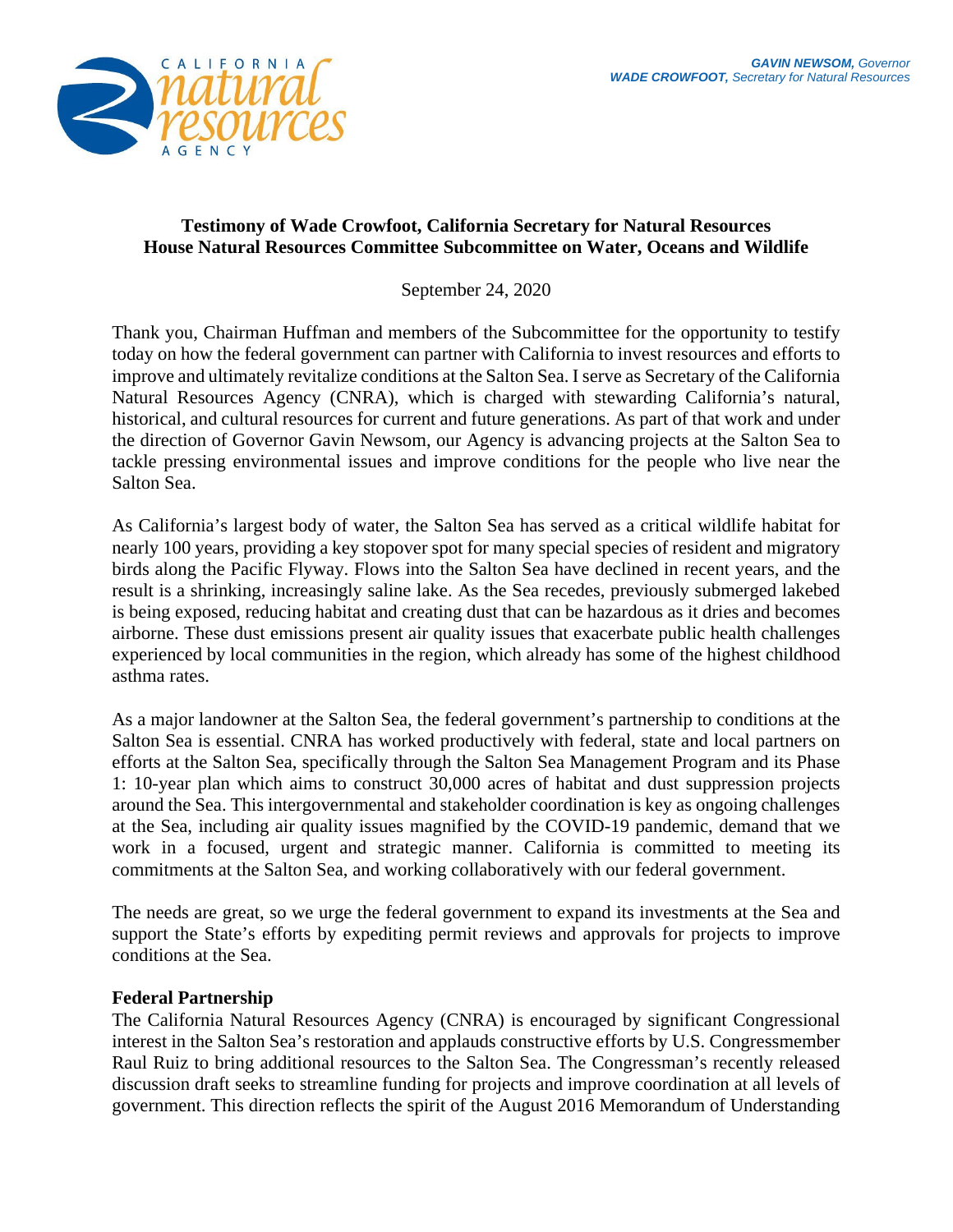between the CNRA and the U.S. Department of the Interior (MOU) and can revitalize our collective commitments and spur tangible progress on the ground.

The MOU identifies the State of California's acreage restoration goals as a common target to work toward and contemplates federal support for state projects through funding, prioritized permitting and use of federal lands for state projects. It calls on Federal agencies to perform a funding analysis to identify opportunities to coordinate and match existing spending and programs and provide a foundation for discussions on the anticipated financial need to reach acreage goals identified by the State. It further contemplates federal funding of \$20 million in operations and maintenance costs and \$10 million in monitoring costs for later detailed SSMP projects.

The State of California urges the federal government to build upon these commitments, by bringing a sense of urgency to the review and permitting of SSMP projects and by increasing federal investment in the Salton Sea. As discussed in more detail below, federal support through funding and accelerated permitting and project review is essential to implementing SSMP projects and improving conditions at the Salton Sea. We look forward to working together in coming weeks and months to refine and advance these goals.

## **Background**

The Salton Sea, located in southern Riverside and northern Imperial counties in Southern California, is California's largest lake. Although large seas have cyclically formed and dried over historic time in the basin due to natural flooding from the Colorado River, the current Salton Sea was formed when Colorado River floodwater breached an irrigation canal being constructed in the Imperial Valley in 1905 and flowed into the Salton Sink. The Sea has since been maintained by irrigation runoff in the Imperial and Coachella valleys and local rivers. Because the Sea is a terminal lake, increasingly concentrated salts have resulted in a salinity that is currently approximately twice that of the ocean. The Salton Sea functions both as a sump for agricultural runoff and an important wildlife area.

At one time, the Sea also supported a robust marine sport fishery that included orangemouth corvina (Cynoscion xanthulus), Gulf croaker (Bairdiella icistia), and sargo (Anisotremus davidsoni). Increasing salinity has eliminated the marine fishery, leaving only the euryhaline tilapia to provide sport fishing. Tilapia and several smaller non-sport fish species, of which only the endangered desert pupfish (Cyprinodon macularius) is native, currently sustain several bird species.

The Quantification Settlement Agreement (QSA) is one of the factors contributing to declining inflows to the Salton Sea. California historically used more than its normal year apportionment of Colorado River water, obtaining the excess from water apportioned to Arizona and Nevada but not used by those states, and by water designated as surplus by the Secretary of the Interior. The amount of unused apportionment previously available to California has diminished, however, and is unlikely to be available in the future. After prolonged negotiations between the federal government and the California water districts that have entitlements to Colorado River water, a series of agreements, collectively known as the QSA, were made among the federal government, State of California, Imperial Irrigation District (IID), Metropolitan Water District of Southern California, San Diego County Water Authority, and Coachella Valley Water District in October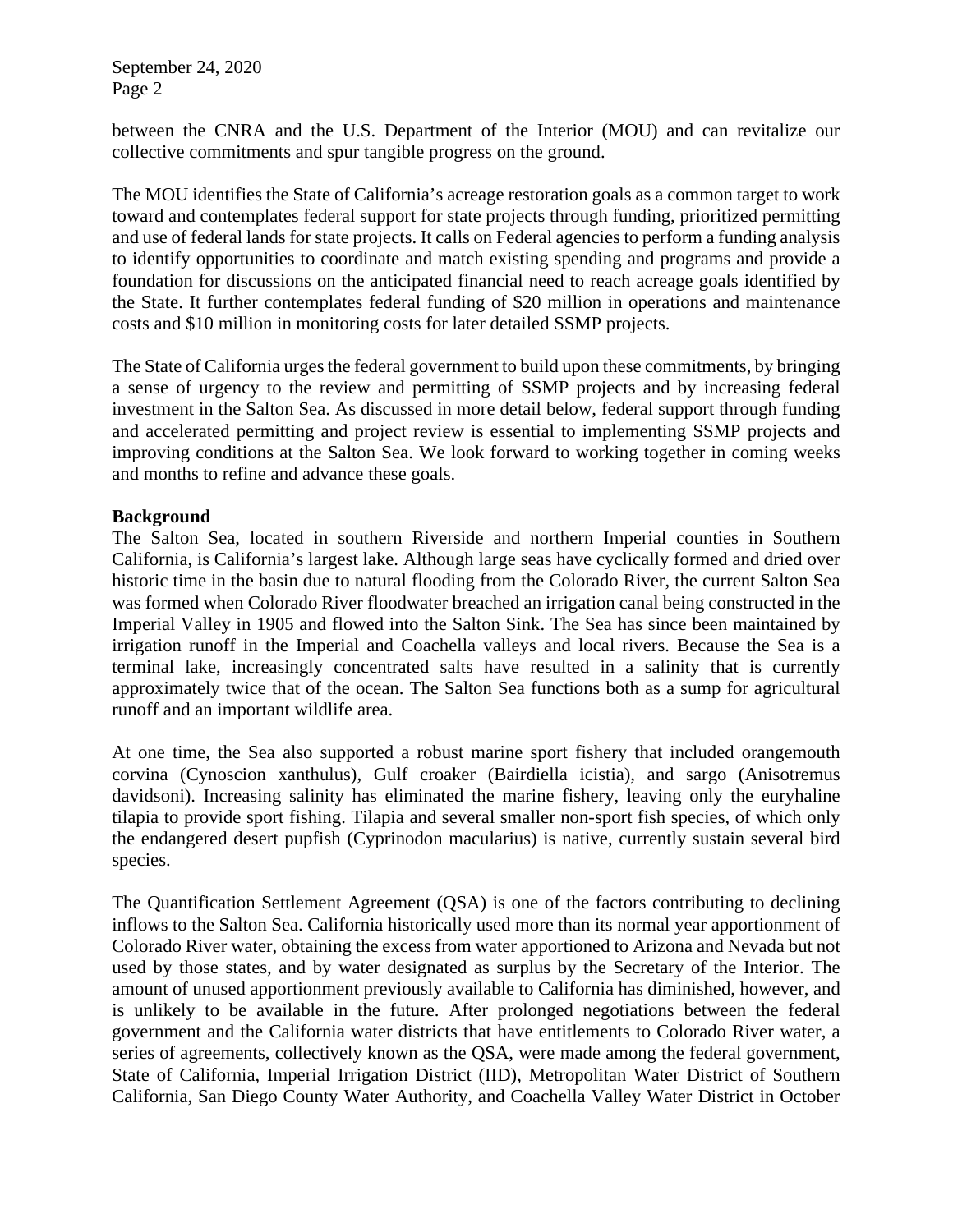2003. The QSA imposes water conservation measures within the IID service area to allow the transfer of this water elsewhere, which reduces the volume of agricultural runoff that constitutes the Salton Sea's chief source of water supply. IID was required to provide conserved water to the Sea to mitigate the effects of the transfer on salinity until 2017, at which point the mitigation flows ceased.

Fugitive dust emissions from the exposed lakebed will negatively impact the already poor air quality conditions at the Salton Sea and surrounding communities. Dust, or particulate matter, is hazardous to human health even without additional pollutants contained in the Sea's exposed lakebed. Particulate matter measurements at the Salton Sea Air Basin indicate this area met State and federal particulate matter (10 microns or smaller in diameter [PM10]) air quality standards 36 percent of the days in 2018 (California Air Resources Board 2019).

Declining inflows have resulted in increasing salinity that exceed most fish species' tolerance limits and, therefore, have resulted in loss of most of the fisheries. Birds have also declined due to loss of food, and exposure of soils to wind erosion. Continued loss of water in future years will result in the continued degradation of the Salton Sea ecosystem due to increasing salinity and other water quality issues, including temperature extremes, eutrophication (increased nutrient loads), related anoxia (oxygen deficiency) and algal productivity. Further additional lakebed exposure means further dust emissions. Reduction of inflows to the Sea from other factors, such as water recycling in Mexico, is also contributing to increases in salinity and a declining sea elevation.

## **About the Salton Sea Management Program**

California's Salton Sea Management Program (SSMP) has several phases of development to protect air quality and ecosystem values at the Salton Sea. Currently, the SSMP team is actively coordinating with our federal and local partners to accelerate project development and implementation.

Since taking office in January 2019, Governor Newsom has directed the SSMP team to break through years of stalled progress and expedite projects to stabilize conditions at the Sea. While we continue to advance key efforts forward, there is much more to do. At the highest level, the CNRA remains focused on and committed to the following goals:

- 1. Making significant, visible progress in implementing the SSMP Phase 1: 10-Year Plan, which identifies 30,000 acres of projects to suppress dust from exposed emissive lakebed and create habitat for fish and birds;
- 2. Establishing a long-term pathway for the Salton Sea beyond the SSMP 10-Year Plan;
- 3. Building the capacity of SSMP team to significantly improve the State's ability to deliver projects; and
- 4. Strengthening partnerships with local leaders and communities to facilitate timely project implementation and institutionalize community engagement within and across SSMP projects.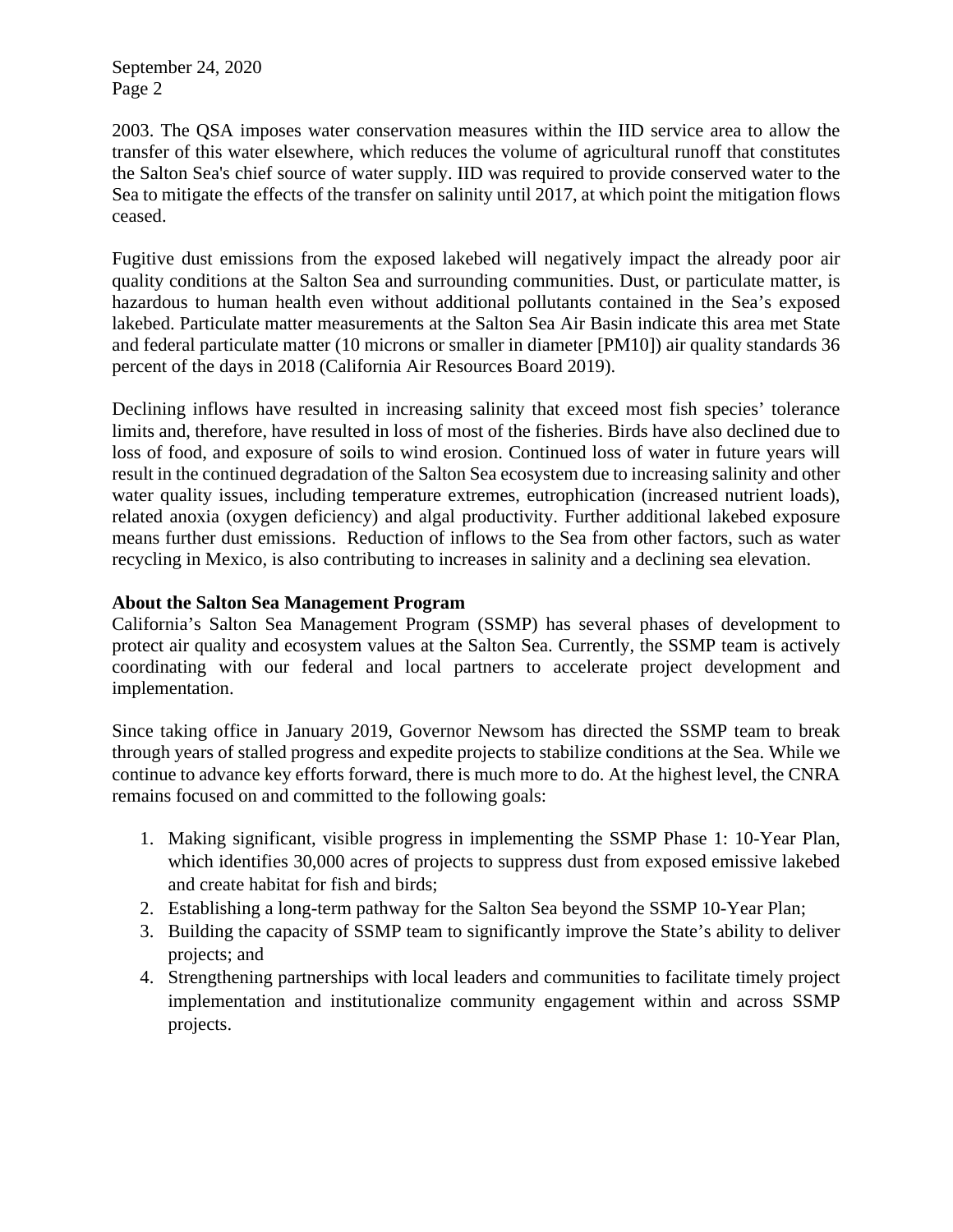### **Project Implementation**

The SSMP team continues to advance several key projects, including the Species Conservation Habitat (SCH) Project, high priority dust suppression projects and the North Lake Pilot Project. In addition, the State provided funding and is actively engaged in supporting the U.S. Fish and Wildlife Service (Service) and IID to advance implementation of the Red Hill Bay project.

Species Conservation Habitat Project: Since securing the final land access agreement with IID in May 2019, the SSMP team has moved at full steam to implement the 3,770-acre SCH project located at the southern end of the Sea along both sides of the New River. The project, which anchors the 10-Year Plan, will create habitat and suppress dust to prevent further degradation of air quality. The SSMP team finalized a design-build contract with Kiewit Infrastructure West Co. last month, and onsite activity is scheduled to begin in late September or early October 2020. Construction will be completed in December 2023.

Dust Suppression Projects: The SSMP released a Dust Suppression Action Plan (DSAP) in late July to guide expedited implementation of dust suppression and associated habitat projects around the sea. The DSAP is a flexible working plan that outlines the actions the SSMP proposes to take to develop and implement dust suppression projects across nine project areas around the perimeter of the Salton Sea, to be constructed between 2020 and 2022. The DSAP identifies and prioritizes a planning area of approximately 9,800 acres based on the best available scientific data, proximity to populated areas, ease of securing landowner access and environmental permitting, sites with potential availability of short- and long-term water supplies, and information obtained through public input.

The SSMP team will begin implementation of several thousand acres of physical dust suppression projects at various locations to add to the 112-acre project completed earlier this year. We expect these projects to mitigate risks to public health and respond to the COVID-19 emergency by improving air quality in the region. The following is a project delivery timeline and acreage goals through the end of 2021 and is dependent upon timely execution of land access agreements with landowners and issuance of permits by regulatory agencies.

- December 2020 Complete 1,500 2,000 additional acres
- March  $2021$  Complete  $2,000 2,500$  additional acres
- December 2021 Complete  $2,500 3,000$  additional acres

North Lake Pilot Project: The North Lake Pilot Project will be implemented in partnership between the SSMP and the Salton Sea Authority (SSA). This project proposes to construct an approximately 156-acre demonstration pilot habitat project, providing aquatic habitat running along one mile of shoreline. While this project will stand alone, it may be linked to a larger North Lake Project in the future, as funding becomes available. The larger North Lake Project would be implemented as part of the SSMP and would cover approximately 3,700 acres, providing habitat and recreational opportunities as well as dust suppression for local communities.

Red Hill Bay Project: The Red Hill Bay Project will create approximately 530 acres of dust suppression and habitat by turning the dry lakebed into wetland on the southeastern shore of the Salton Sea. Water will be pumped from the nearby Alamo River and blended with water pumped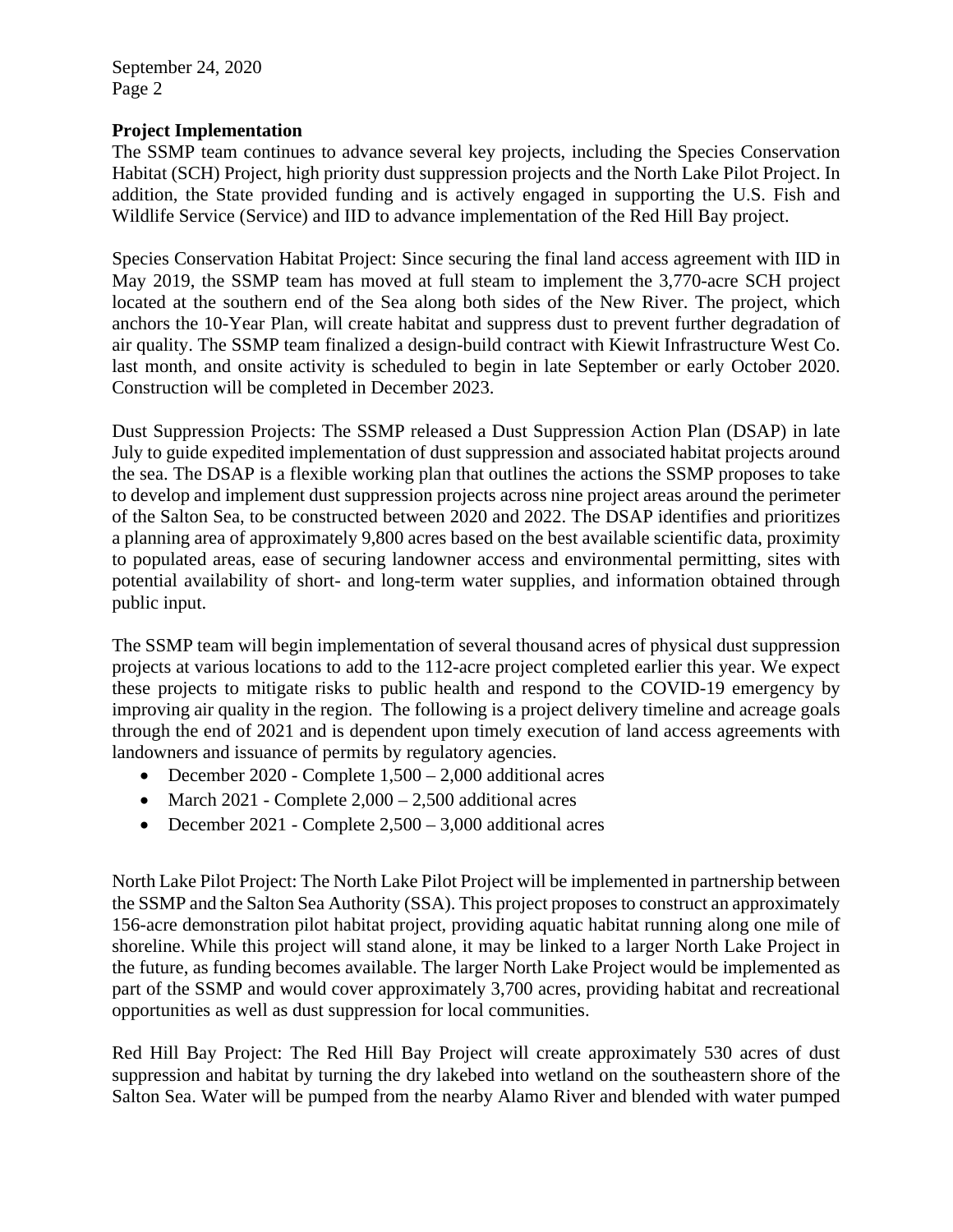from the Salton Sea to create shallow-water habitat for migratory shorebirds. This project will also suppress dust by covering emissive lakebed. The project is led by the Service and IID. The State of California provided \$3,663,000 in funding through the California Department of Water Resources (DWR), and the Wildlife Conservation Board to fund over half of the total cost of the project.

## **Collaboration with Federal, Local and Tribal Partners**

As noted above, the SSMP is poised to implement significant efforts to improve the conditions at the Salton Sea, however it cannot do so without the support of federal, local, and tribal partners. The SSMP team is actively coordinating with federal and local governments to meet regulatory requirements, obtain necessary permits and negotiate land access agreements.

As part of the state-federal cooperation and coordination of SSMP implementation, the MOU highlights the need for prioritized dedicated coordination between the federal and state governments to facilitate prompt and informed decision-making regarding the natural and economic resources of the Salton Sea. The federal and state agencies are working to facilitate specific, incremental and sequential projects in a timely manner that improve upon air and water quality, existing obligations to Native American communities, fish and wildlife habitat, water security, resource management processes and decision-making, and collaboration of scientific research efforts. Our intent is to coordinate limited resources to achieve common goals that address the natural resources and regional interests associated with the Salton Sea. Since the State of California is not a landowner or water right holder in the SSMP project area, our success depends on active collaboration with federal and local partners, including tribes. As the Sea recedes, more lakebed, including federal lands, will be exposed, potentially contributing to negative air quality and ecosystem decline. It is imperative that federal and state agencies work together to remediate these conditions and the state looks forward to continued collaboration with the federal government to achieve this goal.

The following are examples of collaboration efforts with federal, local and tribal partners, which we encourage for future project planning.

Bureau of Land Management: The SSMP team completed a 112-acre dust suppression project on Bureau of Land Management (BLM) administered lands in January and will begin implementation of the SCH, partially located on BLM lands, this fall. The SSMP team proposes to locate several additional dust suppression and restoration projects on BLM administered lands. These projects were designed to avoid significant environmental impacts, such as impacts to listed species or jurisdictional Waters of the United States, with the goal of qualifying for accelerated review under the NEPA process.

The SSMP team is working with BLM to determine the appropriate path forward for environmental compliance on these projects and to obtain the land access agreements necessary for expedited project implementation. However, even with the minimal impact approach proposed by the SSMP, this process is estimated to take a minimum of six months. The State of California urges BLM and other federal agencies to bring a since of urgency to land access agreements needed for these projects, which will improve conditions that the federal agencies would otherwise be responsible for correcting and restore habitat on these federal lands.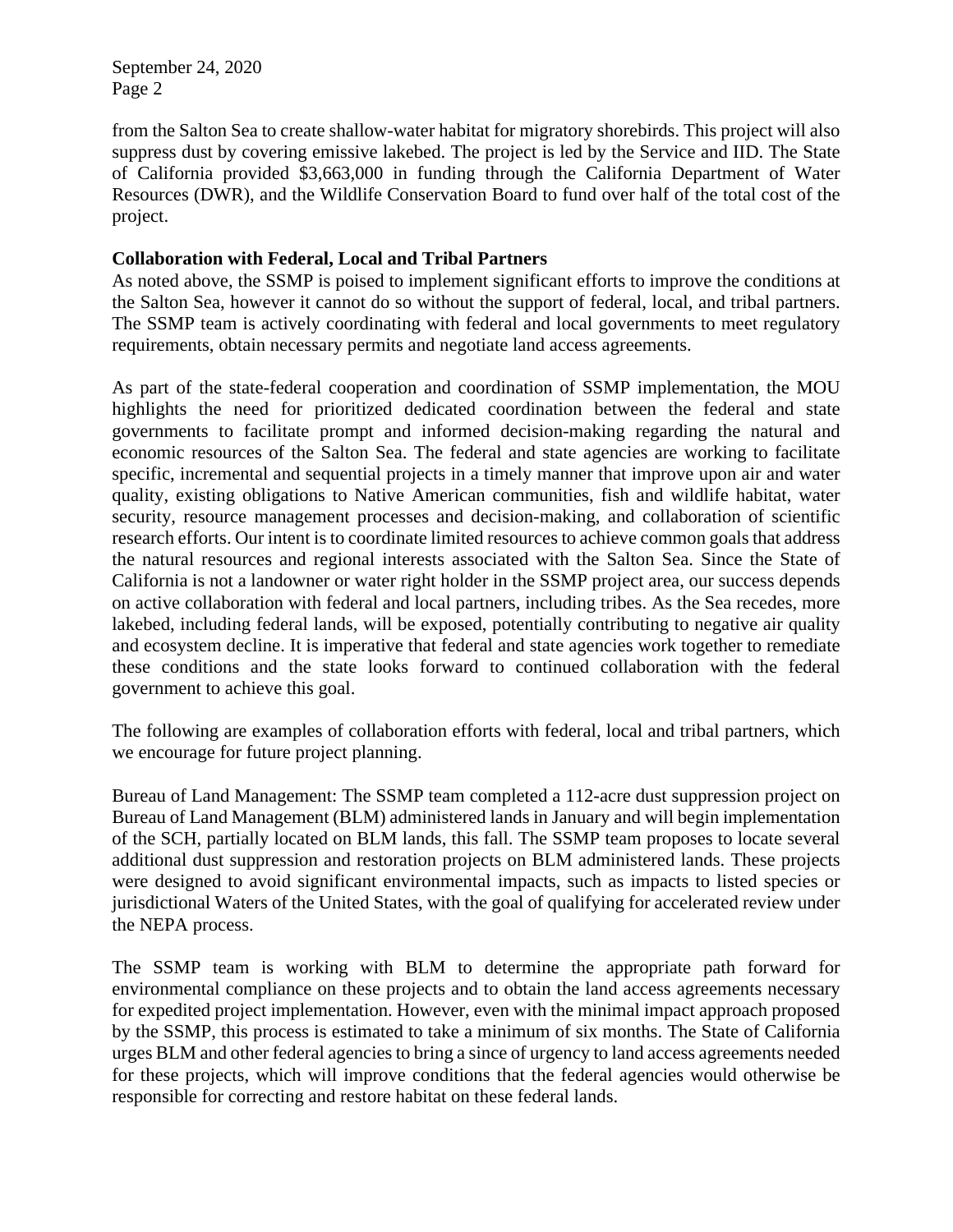Bureau of Reclamation: The SSMP team is advancing implementation of approximately 2,800 acres of priority dust suppression projects on Bureau of Reclamation (BOR) administered lands. The SSMP team is currently working with BOR to obtain land access agreements for these projects using the accelerated approach identified above for BLM lands.

BOR has also awarded a \$695,000 grant to the SSMP to proactively research, identify and implement options to mitigate dust emissions from exposed Salton Sea lakebed. These projects are in furtherance of meeting the SSMP's acreage targets under its 10-year plan. The grant may be amended to increase the funding award and includes a state cost share, providing a model framework for how state and federal funds can be leveraged to provide additional public health and environmental benefits at the sea.

U.S. Army Corps of Engineers: The U.S. Army Corps of Engineers (USACE) and DWR entered into a Water Resources Development Act agreement in 2019 to facilitate and expedite review of priority dust suppression projects and federal permitting and National Environmental Policy Act (NEPA) compliance for the SSMP 10-Year Plan. The SSMP team is working with the USACE, which will serve as the federal lead agency under NEPA to develop an anticipated Environmental Assessment (EA) for the SSMP Phase 1: 10-Year Plan. The EA is intended to provide comprehensive NEPA compliance for all 10-Year Plan projects. The draft Project Description will cover the habitat and dust suppression projects identified in the 10-Year Plan, including but not limited to the expansion of the SCH project, creation of habitat ponds at the Alamo River, the North Lake Project, and dust suppression projects that have a federal nexus. With the completion of this NEPA process, the SSMP team will be able to obtain federal permits and implement projects on federal lands, without having to undergo an individual NEPA compliance process for each project.

Importantly, this will also increase opportunities for federal partnership since federal agencies will be able to supply funding to these SSMP projects or partner with the SSMP to accelerate implementation of these projects without completing additional NEPA compliance. The EA is scheduled to be completed by the summer of 2021. Upon completion, this comprehensive NEPA compliance process will enable the SSMP to proceed with full implementation of 10-Year Plan projects in an expedited manner.

U.S. Department of Agriculture's Natural Resources Conservation Service: The Natural Resources Conservation Service (NRCS) has extended a cooperative agreement to provide assistance to the SSMP for the Salton Sea Watershed Plan under the NRCS Watershed Flood Prevention Operations Program. This agreement will fund development of a watershed plan that will address air quality impacts caused by exposed shoreline at the Salton Sea. Public scoping for the watershed plan is expected to begin in early 2021, with a goal of completing the final plan no later than December 2022. Once the plan is complete, the SSMP hopes to enter an agreement with NRCS to secure funding to fully implement the plan, if enough funds are appropriated for that purpose.

The SSMP also applied for 2018 Farm Bill funding for the SCH project through the NRCS Regional Conservation Partnership Program but was unsuccessful. Because they are located on exposed lakebed instead of agricultural lands, SSMP projects are not eligible for many of the conservation programs funded through the Farm Bill. However, the SSMP is reaching out to local partners to determine whether agricultural producers may be interested in seeking funding for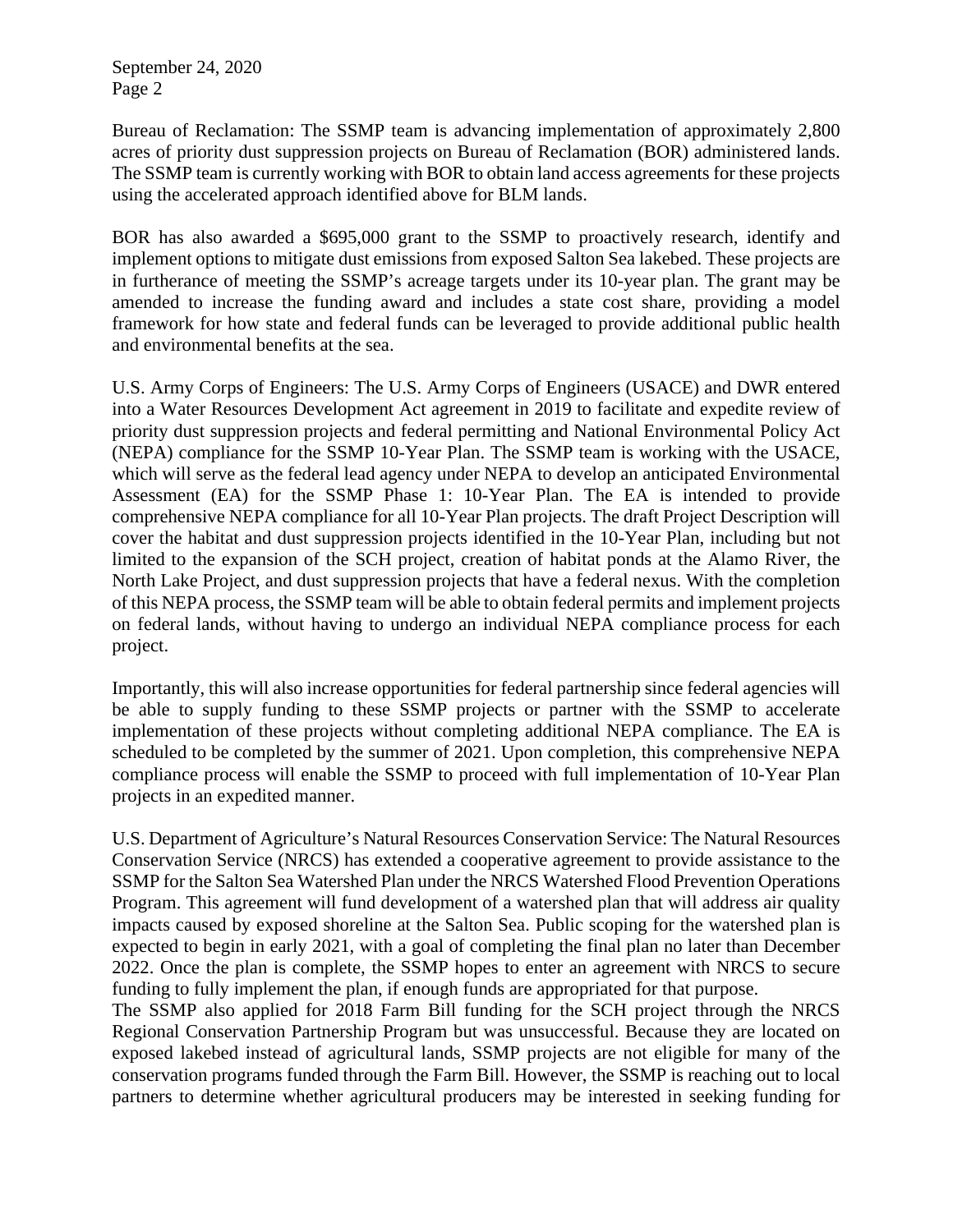conservation projects on their own lands through these programs. Just as the implementation of SSMP projects will benefit agricultural lands and communities surrounding the exposed lakebed by providing dust suppression and restoring the Salton Sea ecosystem, implementing conservation projects on the surrounding agricultural lands may benefit the Salton Sea by improving water quality and providing avian habitat. The SSMP is committed to seeking additional opportunities for federal funding partnership, both for itself and for its local partners.

U.S. Fish and Wildlife Service: In addition to collaborating on the Red Hill Bay project, the SSMP has been coordinating with the Service to conduct avian and fish surveys to assess population status and trends at the Salton Sea. The SSMP is also working closely with the Service to conserve and manage fish and wildlife dependent on the Salton Sea ecosystem, including the federally endangered desert pupfish among other special status species.

The SSMP is in the process of developing a Salton Sea Management Program Monitoring and Adaptive Management Implementation Plan ("Implementation Plan") that will prioritize and phase in implementation of the 2013 USGS Salton Sea Ecosystem Monitoring and Assessment Plan (U.S. Geological Survey Open-File Report 2013-1133) at the Salton Sea. The Implementation Plan will provide an integrated science program that will prioritize, coordinate and oversee monitoring, data collection, data analysis, and an adaptive management strategy to support restoration actions at the Salton Sea. Variables to be monitored will include biological resources (avian, fish, plankton and macroinvertebrate), hydrology and water-quality, geography and geology, air-quality, and socioeconomics. The success of restoration actions at the Salton Sea to provide or create conditions suitable to support sustainable fish and bird populations will depend on current and reliable information collected in partnership with the Service and other federal agencies and local partners.

Tribal Partners: The SSMP contacted 25 Tribal Nations to seek input on its DSAP and will continue to provide opportunities for government to government consultation as the DSAP is updated. The SSMP has also included a portion of Torres-Martinez Desert Cahuilla Indian Tribe lands in the planning area for its SSMP 10-Year Plan and will coordinate and consult with the Tribe to determine whether such a projects would meet the Tribe's needs and to ensure protection of cultural resources and natural resources of interest to the Tribe. The SSMP previously provided funding to the Tribe through DWR for the Torres Martinez Wetland Project to create freshwater wetland habitat on tribal lands.

Salton Sea Authority: The SSMP is also working in close cooperation with multiple local partners including the Salton Sea Authority (SSA). CNRA and the SSA have entered a Memorandum of Understanding outlining how the parties will coordinate and consult to support the broader goals of Salton Sea restoration and the SSMP. The memorandum contemplates continued close coordination between SSA and the SSMP to ensure prompt communication of local priorities to the SSMP through the SSA, as outlined in the memorandum, and to seek out federal funding opportunities for projects that will help restore the Sea.

Additionally, SSA is leading a project that will rehabilitate the North Shore Beach and Yacht Club Harbor and restore access to the Salton Sea. The SSA has secured a total of \$1.6 million from the Coachella Valley Mountain Conservancy and BOR for the project, and the State of California will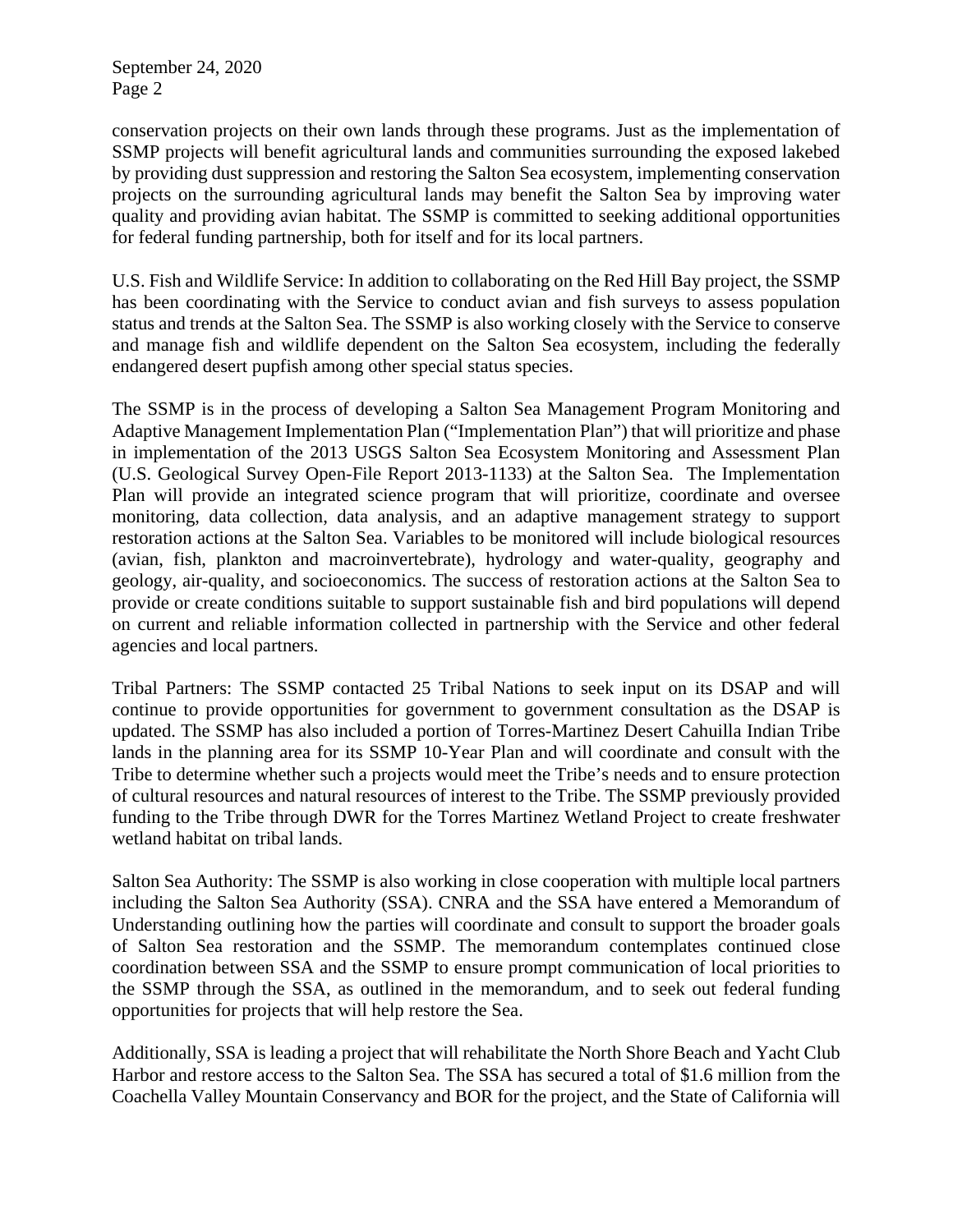provide the remaining \$500,000 to fully fund the project. The project will provide much-needed access by State scientists and other researchers to the Salton Sea and facilitate continued monitoring and data collections activities to inform data gaps, management, and planning efforts. In addition, the project will enhance connectivity between the Salton Sea and the harbor for fish species, such as the state and federally listed desert pupfish. Moreover, as a result of enhanced connectivity, the project will maintain water elevations in the harbor, thereby, minimizing the amount of lakebed that will be exposed as the Sea continues to recede.

Imperial County Air Pollution Control District: The SSMP and Imperial County Air Pollution Control District (ICAPCD) have developed a Memorandum of Understanding outlining how the parties will coordinate and collaborate on the approximately 30-acre Desert Shores Channel Restoration Project. This project proposes to use water from the Salton Sea to refill channels located between residences on the Salton Sea shoreline in the disadvantaged community of Desert Shores. ICAPCD will lead efforts to plan the project and will act as the project manager. It will also lead outreach and communication efforts, in coordination with the SSMP. Under the memorandum, the SSMP will analyze and document the project's public benefits as part of the EA for the 10-Year Plan and as required for funding under the SSMP.

Imperial Irrigation District: The SSMP and the IID have been working closely to collaborate on a broad range of Salton Sea management priorities, including the SCH Project, dust suppression projects, environmental surveys and monitoring, data collection and management strategies, and natural resource management activities. In May 2019, the State entered into an easement agreement with IID to secure access to the SCH Project site. The State also entered into a water use agreement with IID that will cover the projected needs of the SCH Project. These collaborative agreements will serve as templates for future land access and water use agreements that will help expedite project delivery.

#### **California's Funding Investments**

Since the execution of the Quantification Settlement Agreement in 2003, the California Legislature has appropriated approximately \$345.3 million in funding for Salton Sea-related activities through various funding sources, primarily voter-approved general obligation bond measures. This funding has allowed the State to complete environmental documents, acquire permits, develop plans and agreements, conduct surveys and studies, increase organizational capacity and allocate funds for several projects, such as the SCH Project, North Lake Pilot Project, Priority Dust Suppression Projects, and Red Hill Bay Project.

As noted above, in January 2020, the SSMP team completed the first project using Proposition 1 funds, the 112-acre Bruchard Road Dust Suppression Project. Approximately \$20 million of existing bond funds will be used to implement up to 9,800 acres of priority dust suppression projects on exposed emissive lakebed areas. In August 2020, the SSMP team awarded a designbuild contract to Kiewit Infrastructure West Co. to implement the SCH, for which the state has committed roughly \$200 million.

The final 2020-2021 state budget adopted by the Legislature and signed by Governor Newsom includes \$19.3 million in Proposition 68 funding to support the implementation of the North Lake Pilot Project. This project will be implemented in partnership between the SSMP team and the